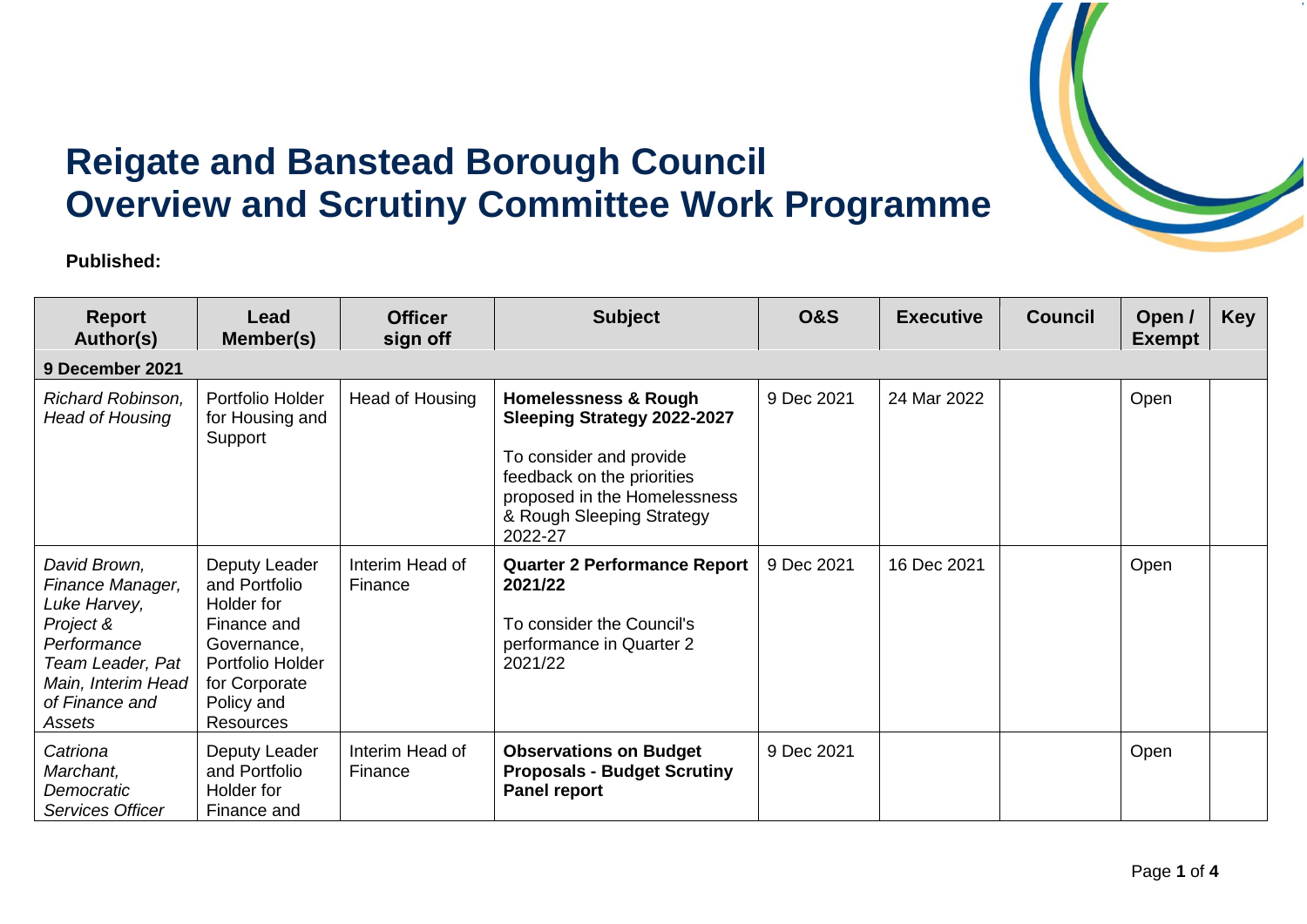| <b>Report</b><br>Author(s)                                     | Lead<br>Member(s)                                                                                                                                       | <b>Officer</b><br>sign off                                                                               | <b>Subject</b>                                                                                                                                                              | <b>O&amp;S</b> | <b>Executive</b> | <b>Council</b> | Open /<br><b>Exempt</b> | <b>Key</b> |  |
|----------------------------------------------------------------|---------------------------------------------------------------------------------------------------------------------------------------------------------|----------------------------------------------------------------------------------------------------------|-----------------------------------------------------------------------------------------------------------------------------------------------------------------------------|----------------|------------------|----------------|-------------------------|------------|--|
|                                                                | Governance                                                                                                                                              |                                                                                                          | Report from the Budget Scrutiny<br>Panel - observations on the<br><b>Budget Proposals (Service and</b><br>Financial Planning 2022/23)                                       |                |                  |                |                         |            |  |
| Catherine Rose,<br><b>Head of Corporate</b><br>Policy          | <b>Councillor Tim</b><br>Archer                                                                                                                         | Interim Head of<br><b>Paid Service</b>                                                                   | <b>Commercial Strategy - Part 2</b><br>To consider and agree Part 2 of<br>the Council's Commercial<br>Strategy following agreement of<br>Part 1 in 2020                     | 9 Dec 2021     | 16 Dec 2021      |                | Open                    | <b>KEY</b> |  |
| <b>20 January 2022</b>                                         |                                                                                                                                                         |                                                                                                          |                                                                                                                                                                             |                |                  |                |                         |            |  |
| Mari Roberts-<br>Wood, Director of<br>People                   | Leader of the<br>Council                                                                                                                                | <b>Chief Executive</b>                                                                                   | <b>Leader's Update (January</b><br>2022)                                                                                                                                    | 20 Jan 2022    |                  |                |                         | <b>KEY</b> |  |
| Catriona<br>Marchant,<br>Democratic<br><b>Services Officer</b> | Portfolio Holder<br>for Community<br>Partnerships,<br>Portfolio Holder<br>for Housing and<br>Support,<br>Portfolio Holder<br>for Leisure and<br>Culture | Director of<br>People, Head of<br>Community<br>Partnerships,<br>Head of<br>Wellbeing and<br>Intervention | <b>People Portfolio Holders</b><br><b>Update</b><br><b>Update from Executive</b><br>Members of Housing & Support,<br>Leisure & Culture and<br><b>Community Partnerships</b> | 20 Jan 2022    |                  |                | Open                    |            |  |
| Catriona<br>Marchant,<br>Democratic<br>Services Officer        | Leader of the<br>Council                                                                                                                                | Head of Legal<br>and Governance                                                                          | <b>Calendar of Meetings 2022/23</b><br>Calendar of Meetings for<br>2022/23                                                                                                  | 20 Jan 2022    | 27 Jan 2022      | 10 Feb 2022    | Open                    |            |  |
| 17 February 2022                                               |                                                                                                                                                         |                                                                                                          |                                                                                                                                                                             |                |                  |                |                         |            |  |
| Catriona<br>Marchant,                                          | Portfolio Holder<br>for Community                                                                                                                       | Director of<br>People, Head of                                                                           | <b>Annual Community Safety</b><br><b>Partnership Scrutiny</b>                                                                                                               | 17 Feb 2022    |                  |                | Open                    |            |  |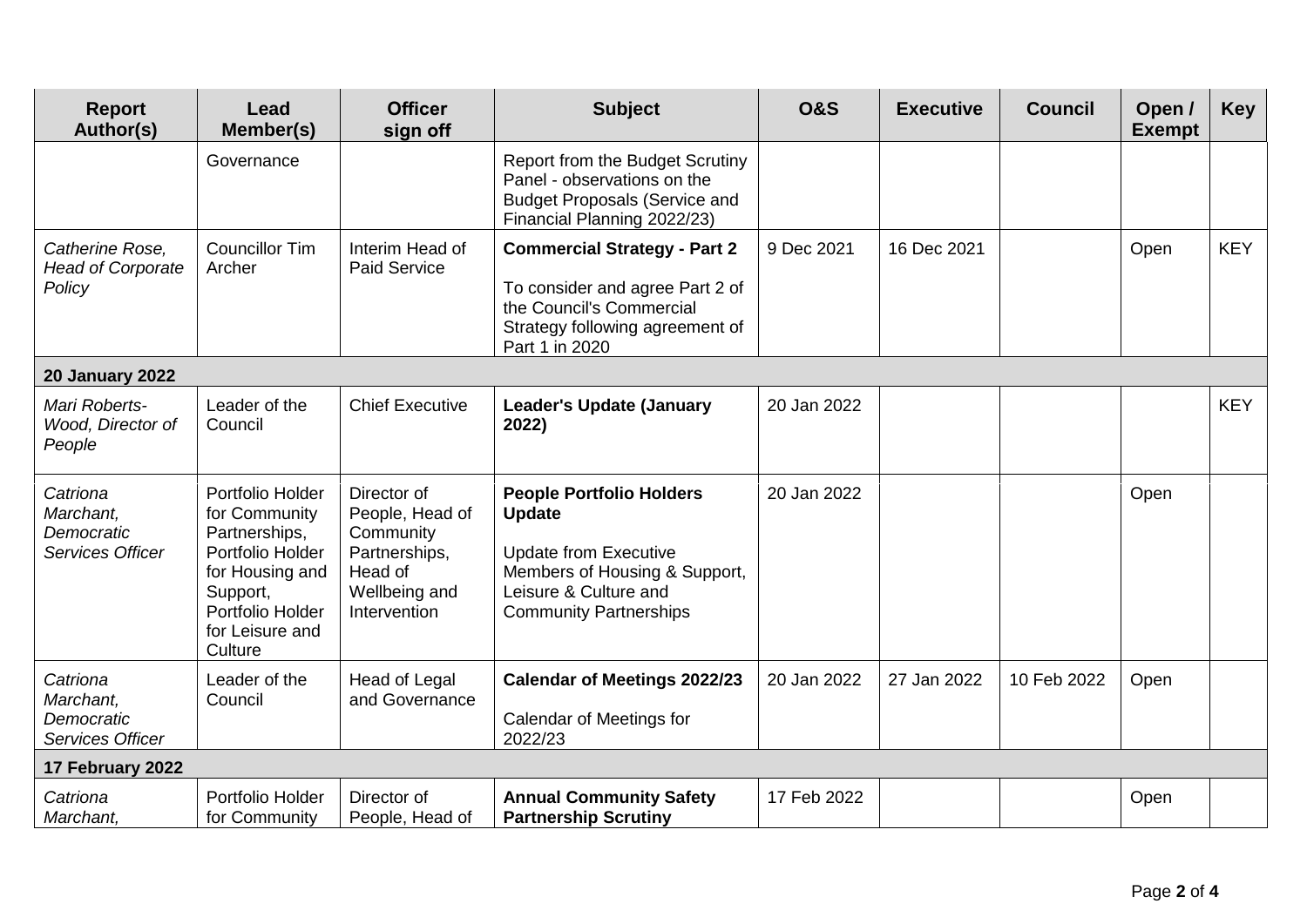| <b>Report</b><br>Author(s)                                                                                                                                    | Lead<br>Member(s)                                                                                                                                                                   | <b>Officer</b><br>sign off                                                                                           | <b>Subject</b>                                                                                                                                                                   | <b>O&amp;S</b> | <b>Executive</b> | <b>Council</b> | Open /<br><b>Exempt</b> | <b>Key</b> |
|---------------------------------------------------------------------------------------------------------------------------------------------------------------|-------------------------------------------------------------------------------------------------------------------------------------------------------------------------------------|----------------------------------------------------------------------------------------------------------------------|----------------------------------------------------------------------------------------------------------------------------------------------------------------------------------|----------------|------------------|----------------|-------------------------|------------|
| Democratic<br>Services Officer                                                                                                                                | Partnerships                                                                                                                                                                        | Community<br>Partnerships                                                                                            | Annual 'crime and disorder'<br>scrutiny - Community<br>Partnership                                                                                                               |                |                  |                |                         |            |
| <b>17 March 2022</b>                                                                                                                                          |                                                                                                                                                                                     |                                                                                                                      |                                                                                                                                                                                  |                |                  |                |                         |            |
| Catriona<br>Marchant,<br>Democratic<br>Services Officer                                                                                                       | Portfolio Holder<br>for Economic<br>Prosperity,<br>Portfolio Holder<br>for<br>Neighbourhood<br>Services,<br>Portfolio Holder<br>for Planning<br>Policy and<br><b>Place Delivery</b> | Director of Place,<br>Head of<br>Economic<br>Prosperity, Head<br>of Neighbourhood<br>Operations, Head<br>of Planning | <b>Place Portfolio Holders</b><br>update<br><b>Update from Place Executive</b><br>Members of Planning Policy &<br>Delivery, Neighbourhood<br>Services and Economic<br>Prosperity | 17 Mar 2022    |                  |                | Open                    |            |
| David Brown,<br>Finance Manager,<br>Pat Main, Interim<br><b>Head of Finance</b><br>and Assets, Luke<br>Harvey, Project &<br>Performance<br><b>Team Leader</b> | Deputy Leader<br>and Portfolio<br>Holder for<br>Finance and<br>Governance,<br>Portfolio Holder<br>for Corporate<br>Policy and<br><b>Resources</b>                                   | Interim Head of<br>Finance                                                                                           | <b>Quarter 3 Performance Report</b><br>2021/22<br>To consider the Council's<br>performance in Quarter 3<br>2021/22                                                               | 17 Mar 2022    | 24 Mar 2022      |                | Open                    |            |
| Catriona<br>Marchant,<br>Democratic<br>Services Officer                                                                                                       | <b>Councillor Nick</b><br>Harrison                                                                                                                                                  | Head of Legal<br>and Governance,<br>Interim Head of<br><b>Paid Service</b>                                           | <b>Overview and Scrutiny</b><br><b>Annual Report 2021/22</b><br>Annual Report from the<br><b>Overview and Scrutiny</b><br>Committee 2021/22                                      | 17 Mar 2022    |                  | 7 Apr 2022     | Open                    |            |